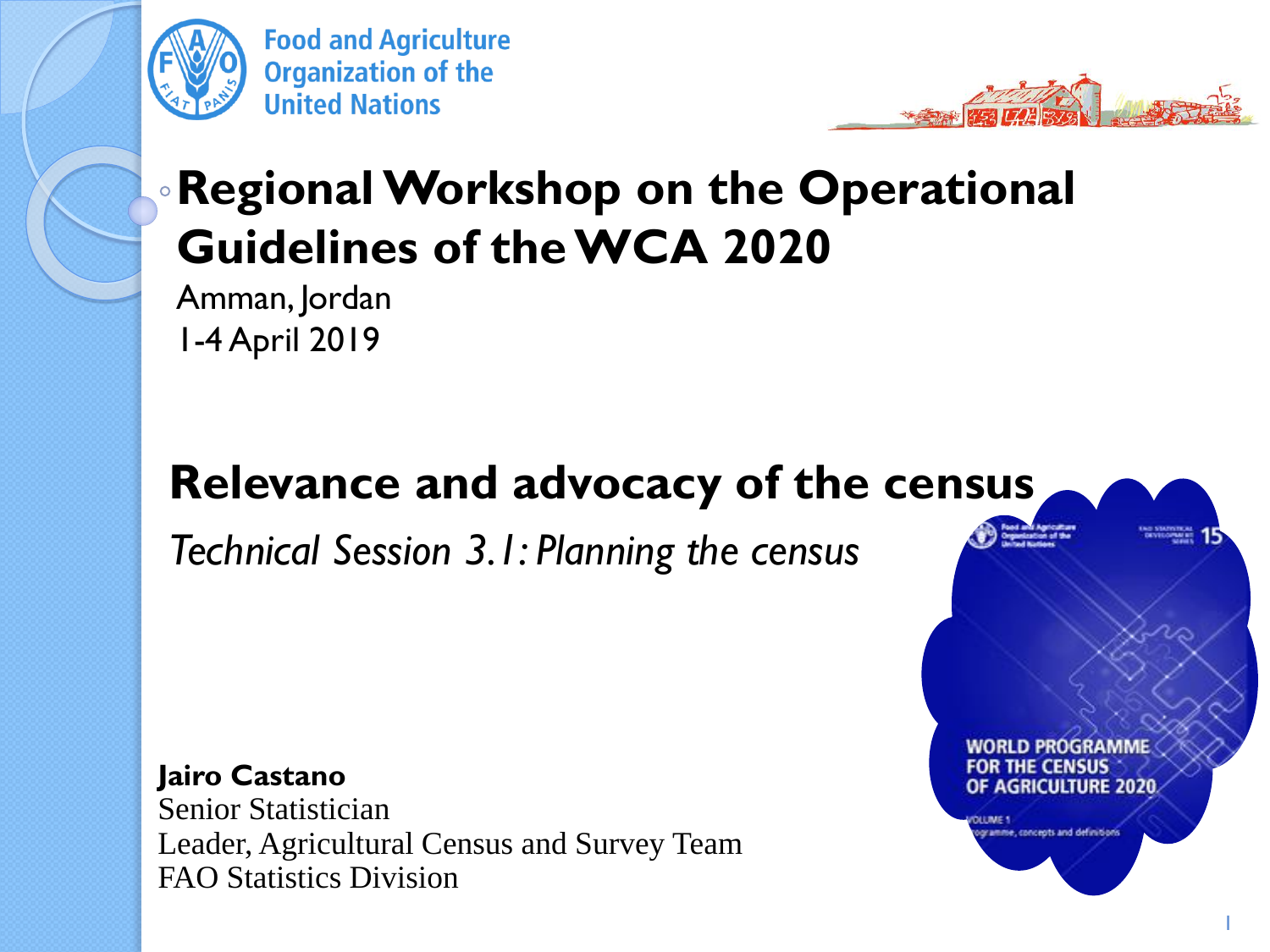

# **Contents:**

- **I. The census in an integrated statistical system**
- **II. Importance of the census of agriculture**
- **III. Relevance in the 21st century**
- **IV. Quantifying the benefits of the census**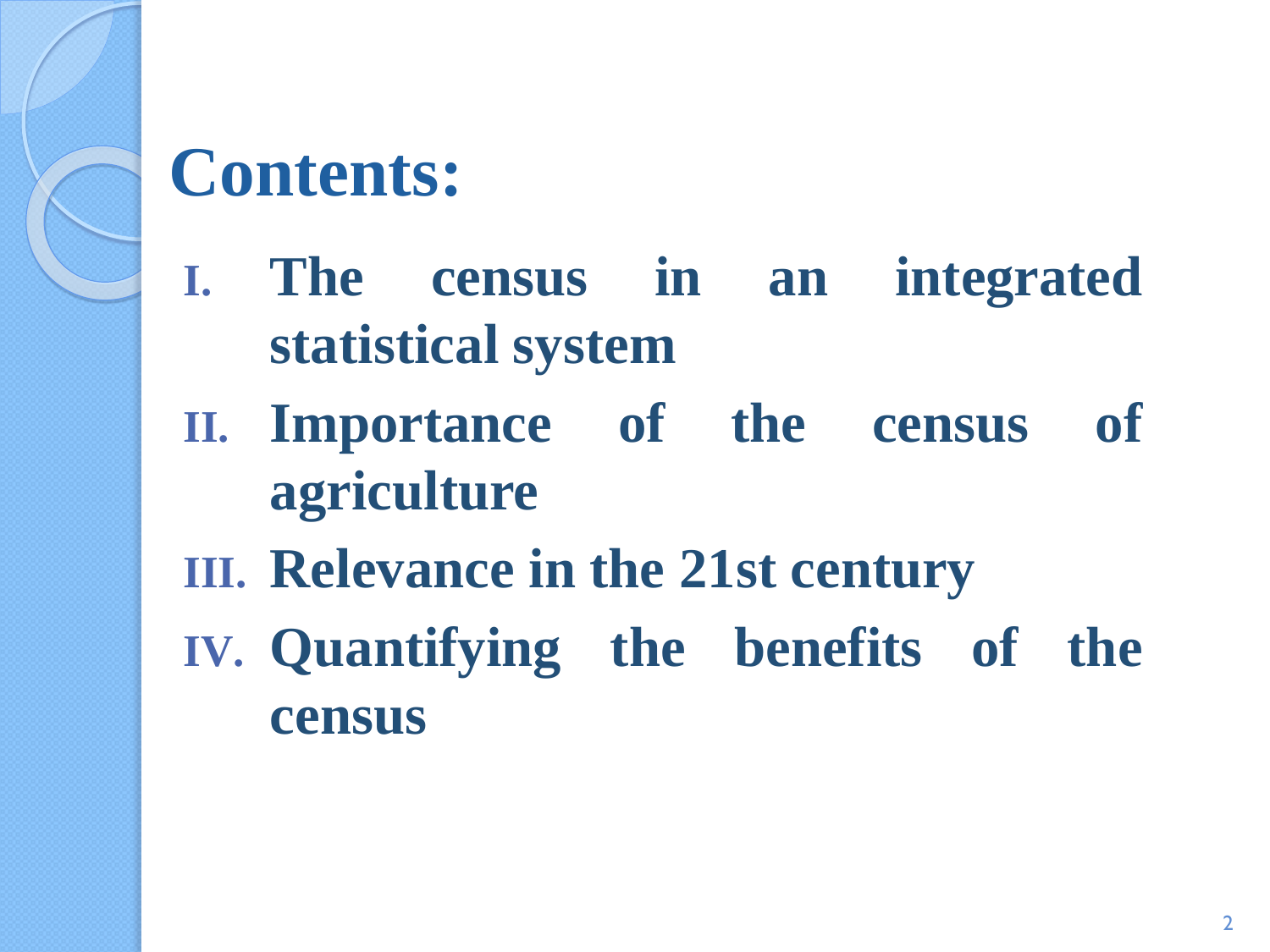# **The census in an integrated statistical system**

- An integrated agricultural statistical system involves a multi-year programme of statistical activities, including an agricultural census and agricultural surveys, in order to provide the data requirements on food and agriculture.
- Structural agricultural data (size of holdings, land use, crop areas, livestock numbers and agricultural inputs) are collected at the lowest geographical level through the CA. While other data (crop and livestock production, food consumption, farm management and agricultural prices) are collected on a more regular basis through sample surveys and/or admin reporting systems to produce current agricultural statistics.

#### **The main advantages of an integrated statistics system are:**

- A comprehensive multi-year census-survey programme ensures efficient and balanced use of available resources and avoids duplication of statistical activities or the release of conflicting statistics;
- Make easier to interpret and analyse related data from different sources;
- The census of agriculture and other statistical collections can be restricted to a coherent and manageable set of items. 3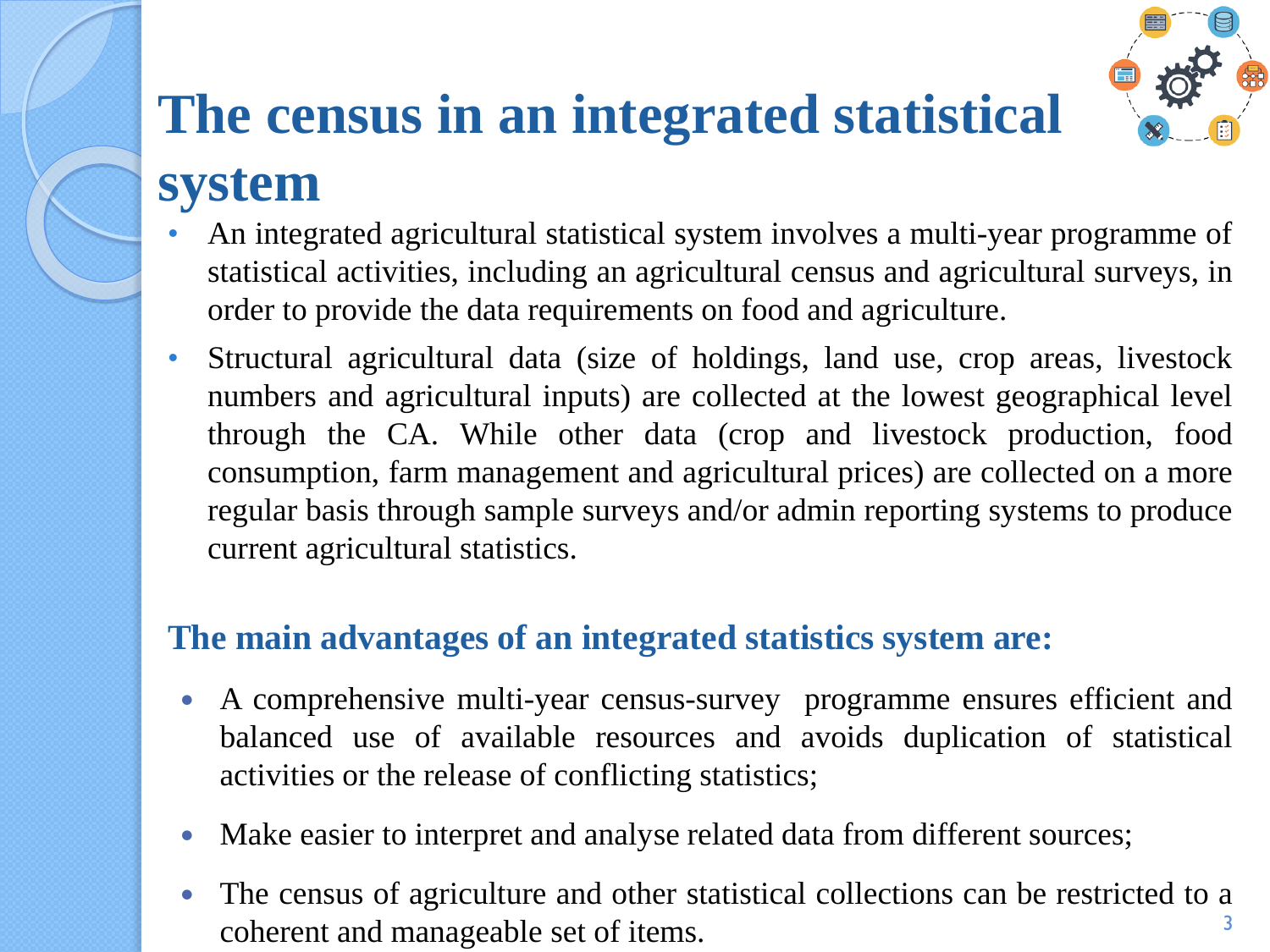### **The census in an integrated statistical system**

**Agricultural surveys** 

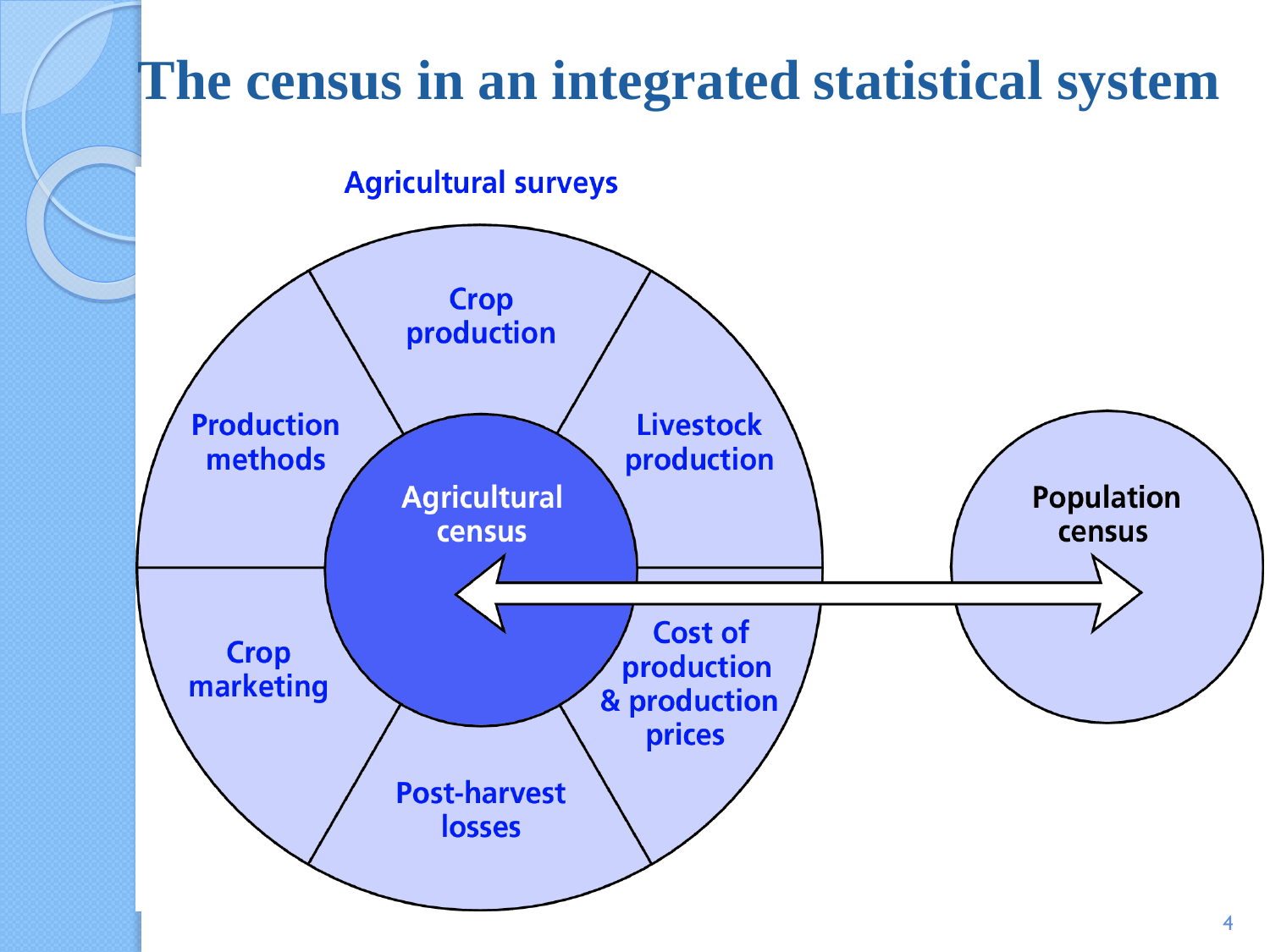

# **Importance of the census of agriculture**

#### **The census satisfies stakeholders' needs in:**

- 1. Agricultural planning: contributing to the definition of policies on food security or gender issues and promoting agricultural production and investments, economic growth, rural development, etc.;
- 2. Research, investment and business decisions: providing crucial data for the research and appraisal of the composition, distribution and past and prospective growth of the sector;
- 3. Agriculture and the environment: allowing inter-temporal comparisons for monitoring environmental changes and providing data on the use of environmentally friendly practices and inputs that helps decision-makers and planner when adopting measures to mitigate adverse effects;
- 4. Food security: providing data for assessing severity of food insecurity;
- 5. Work in agriculture: supporting labour and other social policies related to the quality of employment through the provision of data on status in employment of main job and on forms of payment on an annual basis;
- 6. The role of gender in agriculture: providing gender disaggregated data to help monitor progress towards achieving gender equality goals.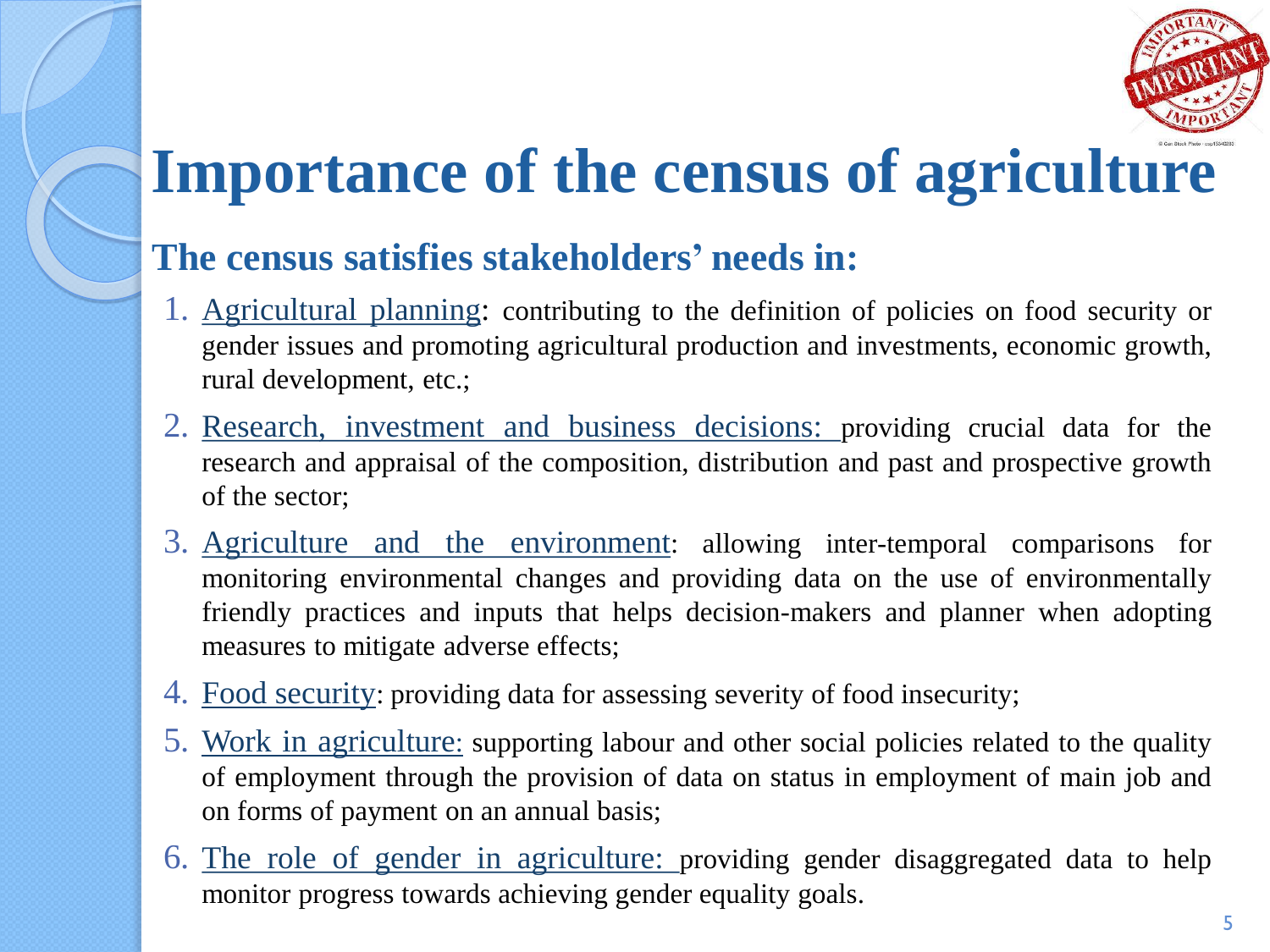# **Importance of the census** (contd.)



#### **The census satisfies stakeholders' needs also in:**

- 7. Baseline data for M&E: giving detailed structural data for small geographic areas;
- 8. Contribution of agriculture in national accounts: information to define structural components of the national accounts, data as inputs of the System of Environmental-Economic Accounting (SEEA), or for establishment of base year for national accounts.

#### **The census satisfies statistical needs:**

- 9. Provide structural data at minimum level of disaggregation.
- 10. Provide a reliable benchmark and reconciliation of current agricultural statistics.
- 11. Provide sampling frames for probabilistic surveys.
- 12. It allows the construction of registers of agricultural holders.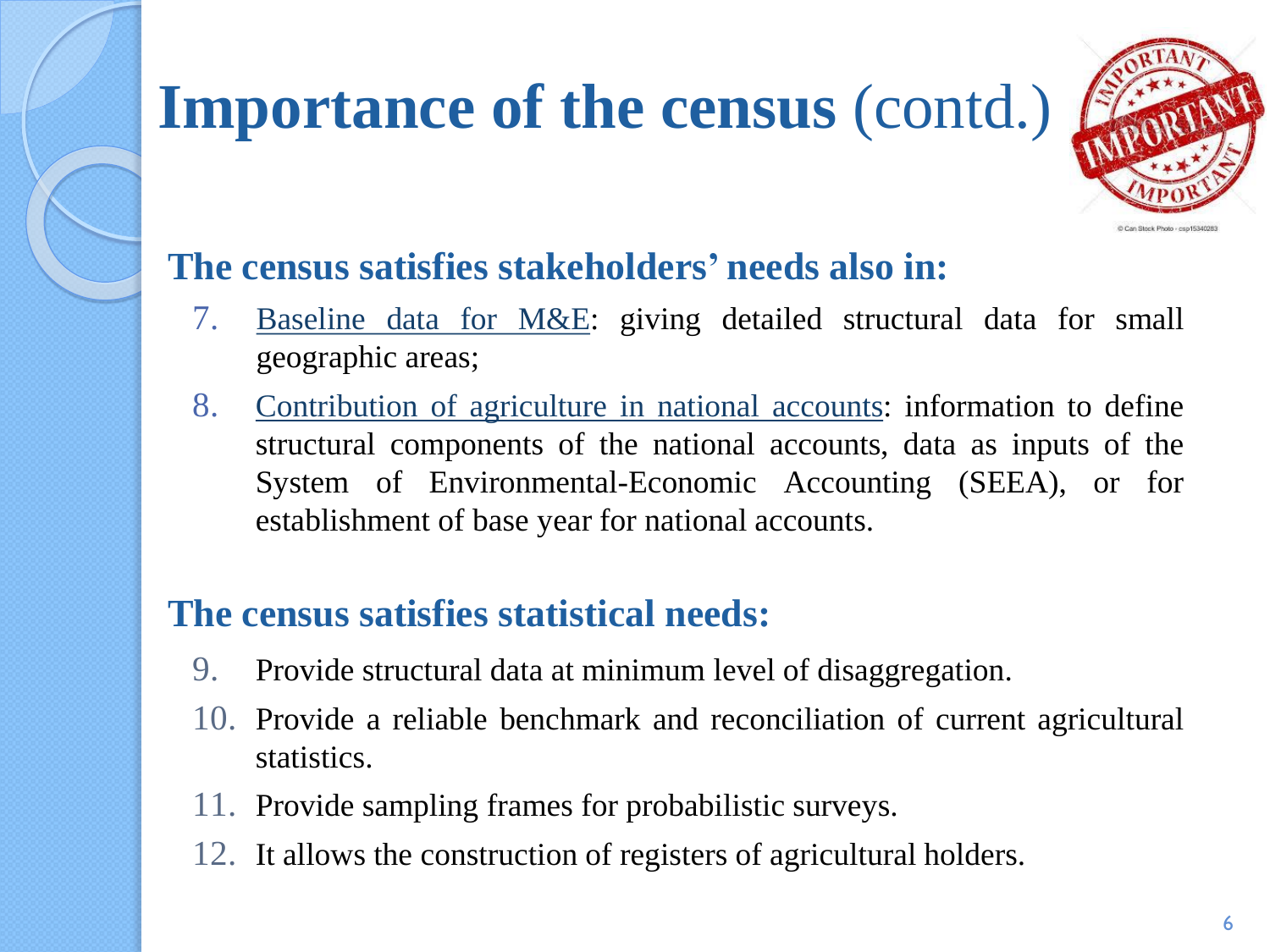# **Relevance of the census in the 21st century**



#### **The 2030 Sustainable Development Agenda**

The census of agriculture is not considered to be a primary data source for monitoring the Sustainable Development Goals (SDGs) but has the potential to provide valuable data, particularly in the absence of other data sources:

- Supports monitoring of **SDG 2** (end hunger, achieve food security) and **SDG 5** (achieve gender equality and empower all women/girls)
- Particularly SDG target **2.3** (productivity and income of smallholders), target **2.4** (sustainable food production systems), **5.4** (unpaid domestic work), and **5.a.1** (ownership or secure rights over agricultural land).
- The census underpins the statistical system which monitors the SDGs, providing the sampling frame for the agricultural survey programme and a benchmark for the national agricultural statistics system.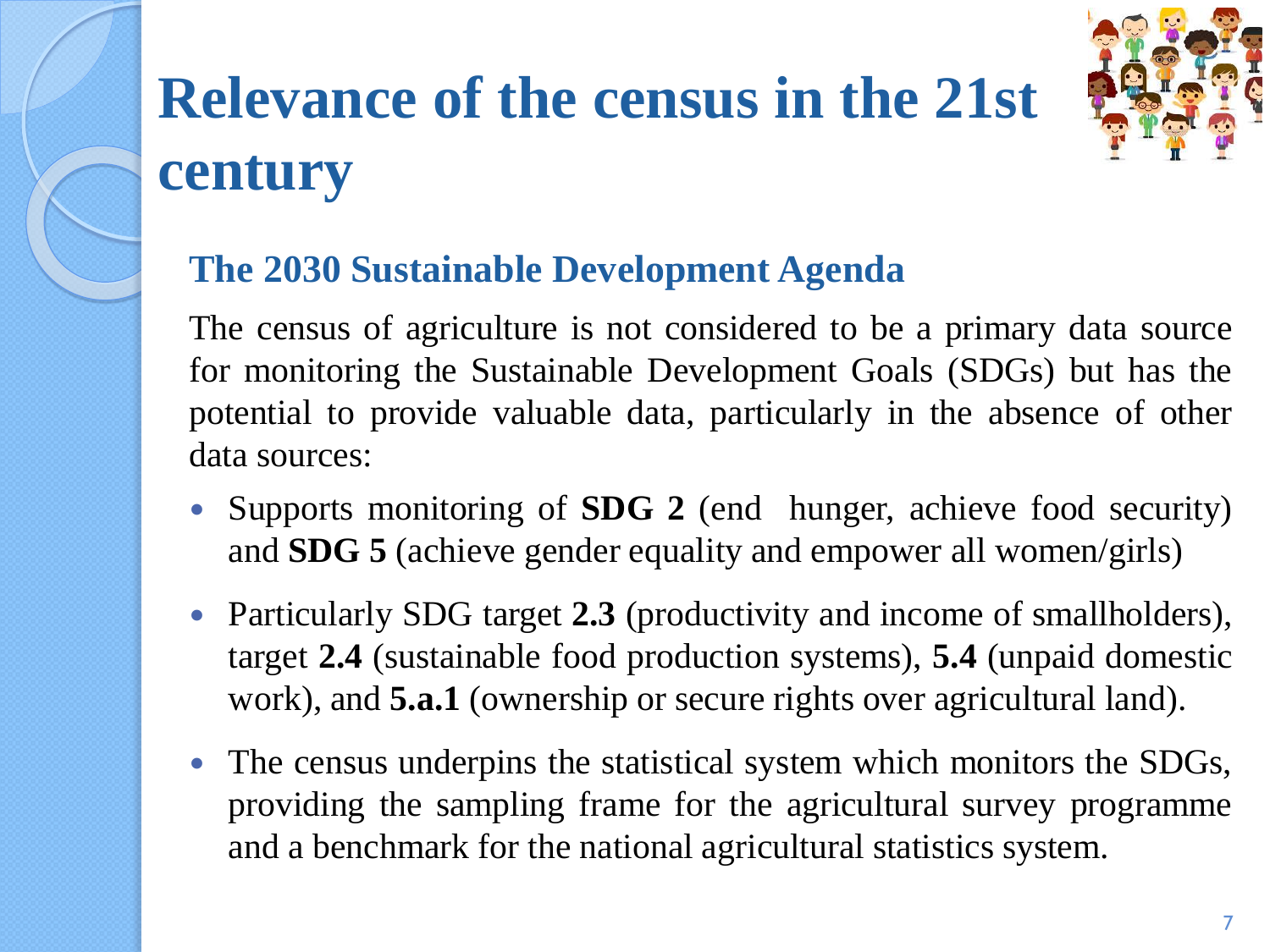# **Relevance of the census (**cont'd**)**

#### **The Busan action plan for statistics (Paris 21)**

Adopted in 2011 the Busan Action Plan for statistics supports three principal objectives:

- Fully integrate statistics in decision-making;
- Promote open access to statistics;
- Increase resources for statistical systems.

**WCA 2020** reflects the above by emphasizing the need for a national integrated census and survey programme prepared in close consultation with users.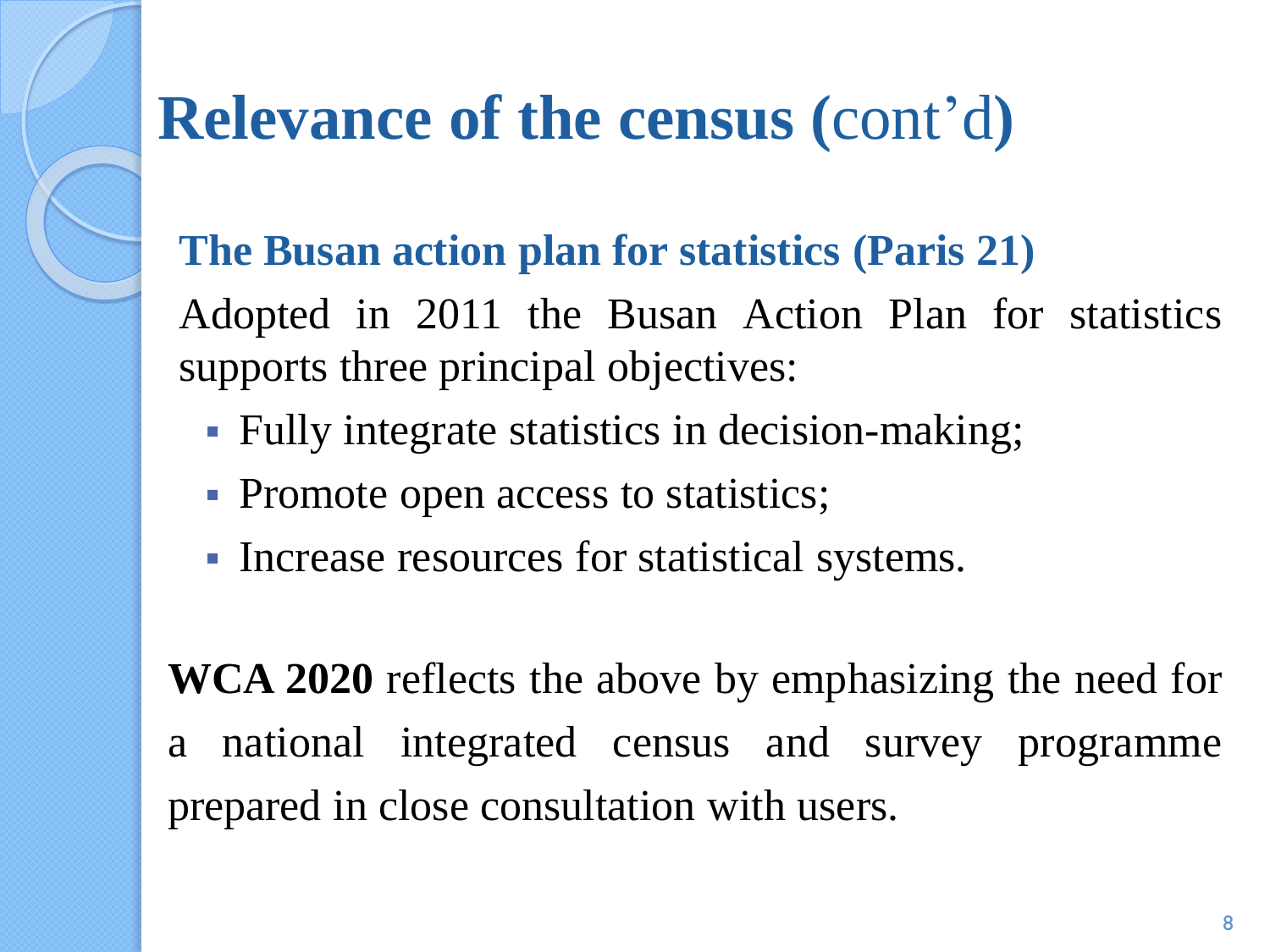## **Quantifying the benefits of the census**

- As budgets tighten, governments and donors demand more accountability. Producers of statistics are under increasing pressure to justify the cost of producing statistics.
- Large operations such as the CA, need to demonstrate the benefits (both qualitative and quantitative) to make a convincing case for funding.
- Some of these benefits depend on statistical agencies being open with information to encourage and inform debate about the effectiveness of government policies.
- Census managers need to go further than listing the benefits. Quantifying benefits in monetary terms further strengthens the case for the census.
- The quantification of the benefits is challenging because statistics in themselves do not deliver benefits; it is the *use of statistics that delivers benefits* – through better and/or timelier decisions by governments, companies and individuals.
- The more users and the more they use the data, the greater the benefits. Greater benefits can therefore be achieved by expanding the dissemination of and facilitating the access to census data.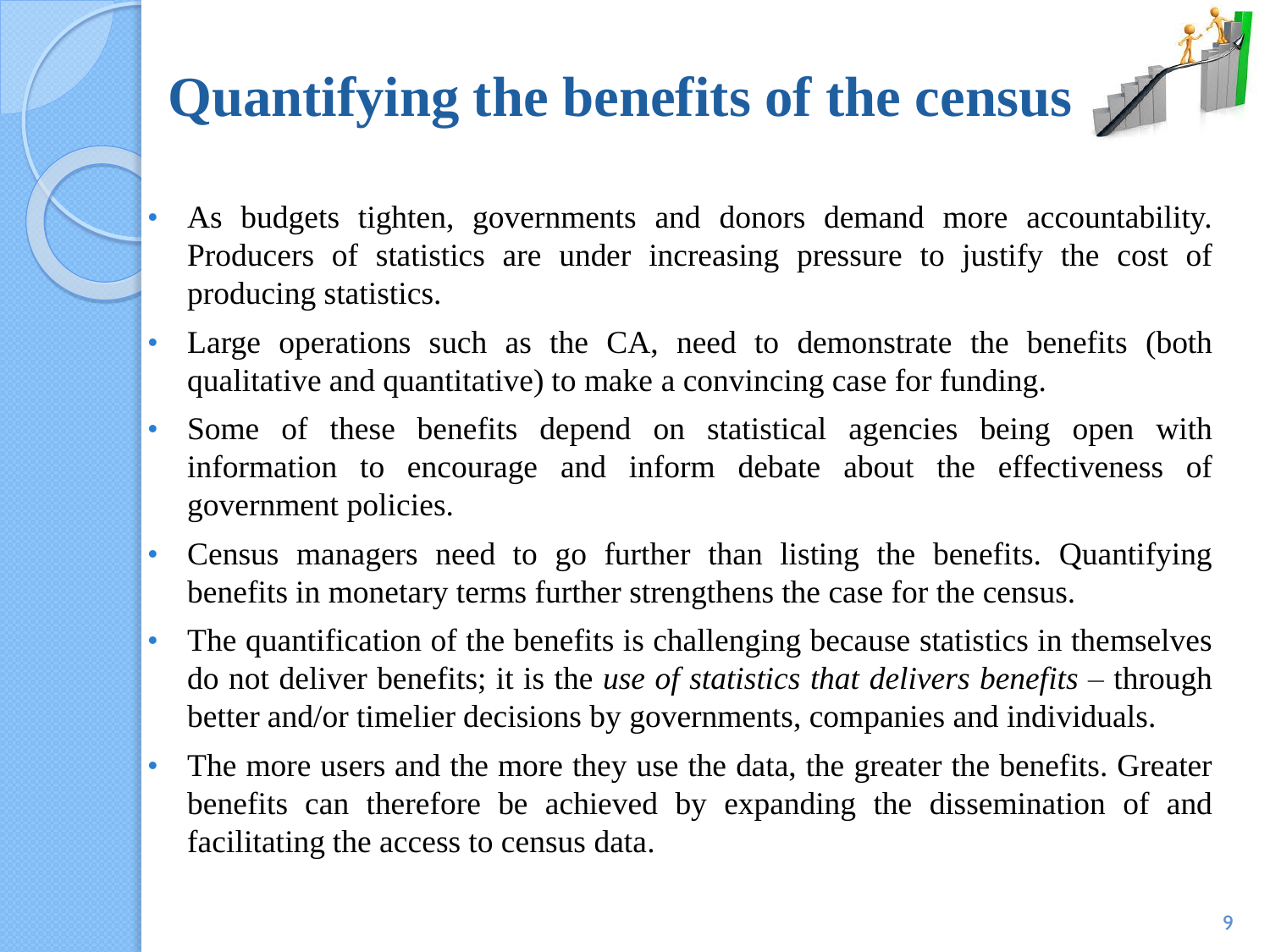### **Ensuring cost-effectiveness of the census**

- An important element for making a strong case for the census is to demonstrate that it will be conducted cost effectively and that it is "value for money".
- A major budget item in most countries is field data collection: 40-60% in some developing/transition countries (salaries and allowances of field personnel).
- Materials and supplies, particularly vehicles, can also be high.
- While the cost of the census management team can be a significant share of the budget in other countries.
- It is striking that the cost of processing, analysing and disseminating census results is often allocated a relatively limited share of the census (5-15%).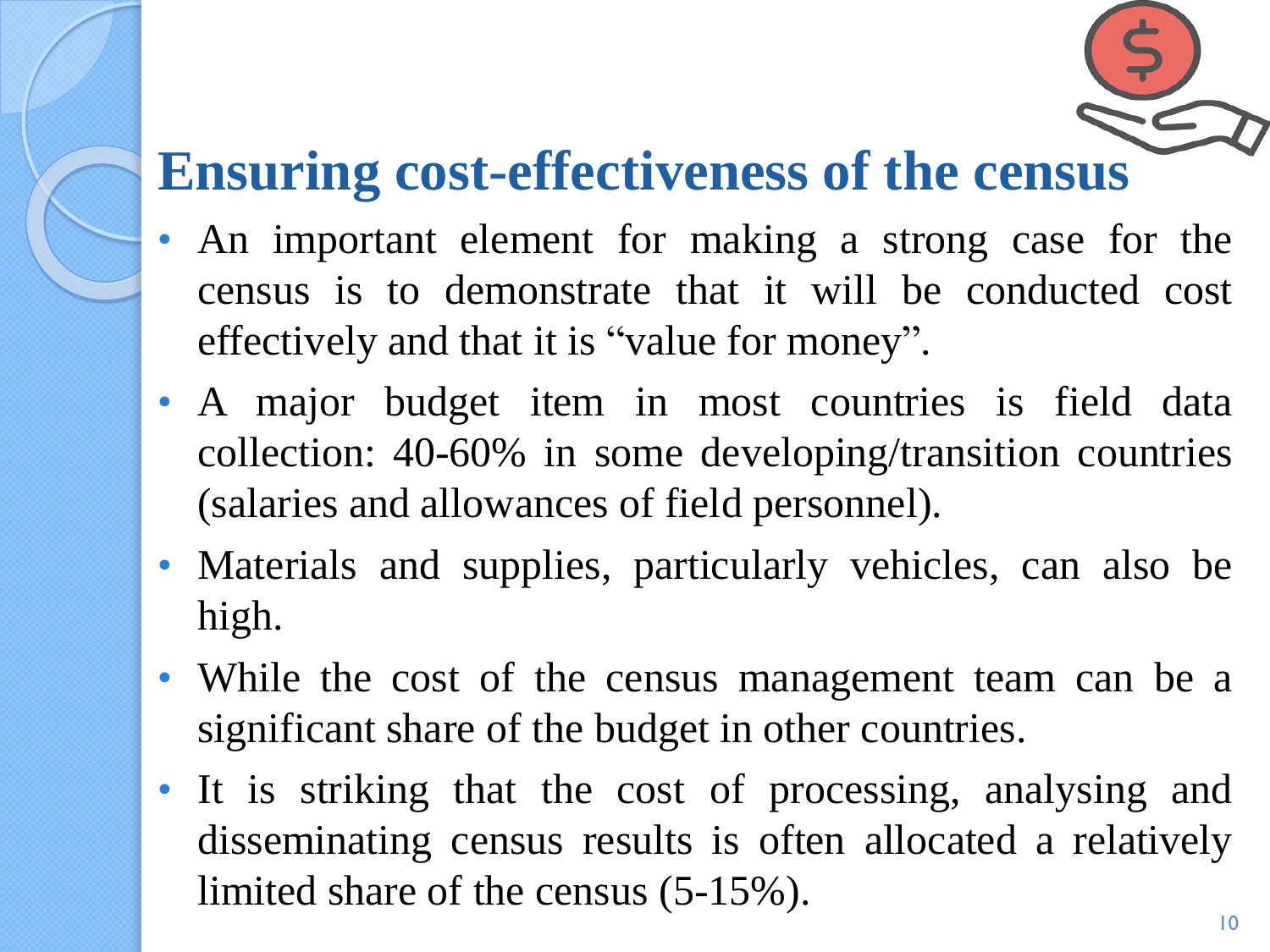### **Ensuring cost-effectiveness (cont'd)**

- Census costs can be reduced by:
	- a. adopting more efficient data collection (e.g. CAPI) and data processing approaches and related technologies;
	- b. contracting out appropriate parts of the operation;
	- c. exploring possible sources of alternative funding and, if appropriate, developing proposals for cost recovery and income-generation;
	- d. re-using existing systems and optimizing int'l collaboration (e.g. south-south cooperation).
	- e. encouraging holders to self-complete forms online (CAWI) or on paper (mail-out/back).
	- f. replacing direct collection of data with use of administrative data.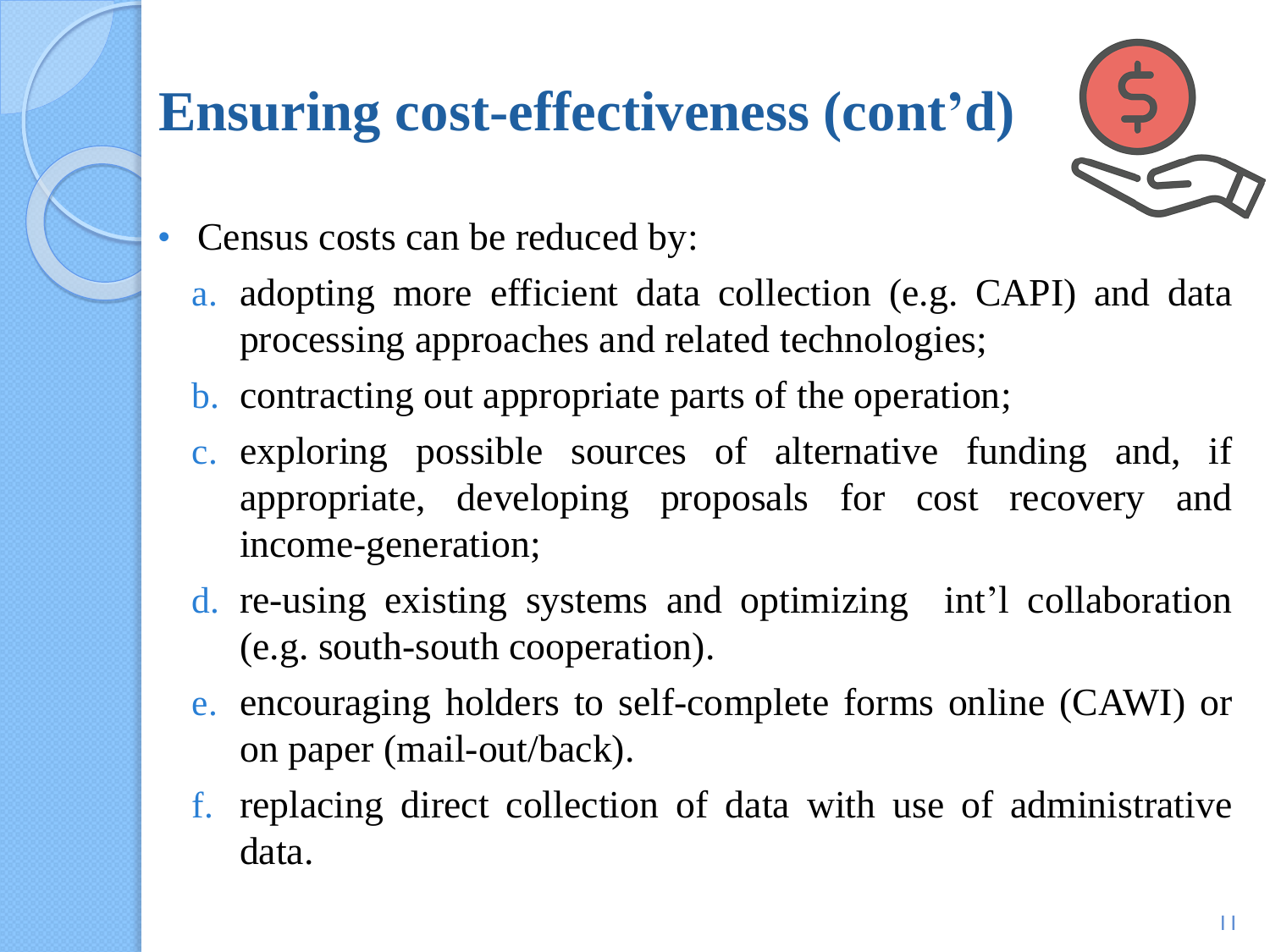# **Ensuring cost-effectiveness (cont'd)**

- Census costs can also be reduced by:
	- a. using the most suitable census methodological modality, taking into account the statistical and technological development of the country.
	- b. focusing the census on the collection of structural items given that other (nonstructural) items needed more frequently are available from other sources.
	- c. establishing a system for monitoring and reviewing detailed census work plan and budget to avoid delays and over costs.
	- d. using experienced personnel and previous census equipment infrastructure (e.g. from previous population censuses or simmilar);
	- e. adapting remuneration strategies based on a mix of fixed and performancebased salary/allowance systems rather than a solely fixed salary or performance-based salary system. Field staff may be tempted to deliver large quantity of interviews without paying attention to quality;
	- f. mobilizing other existing personnel and equipment of the Agricultural Census Agency.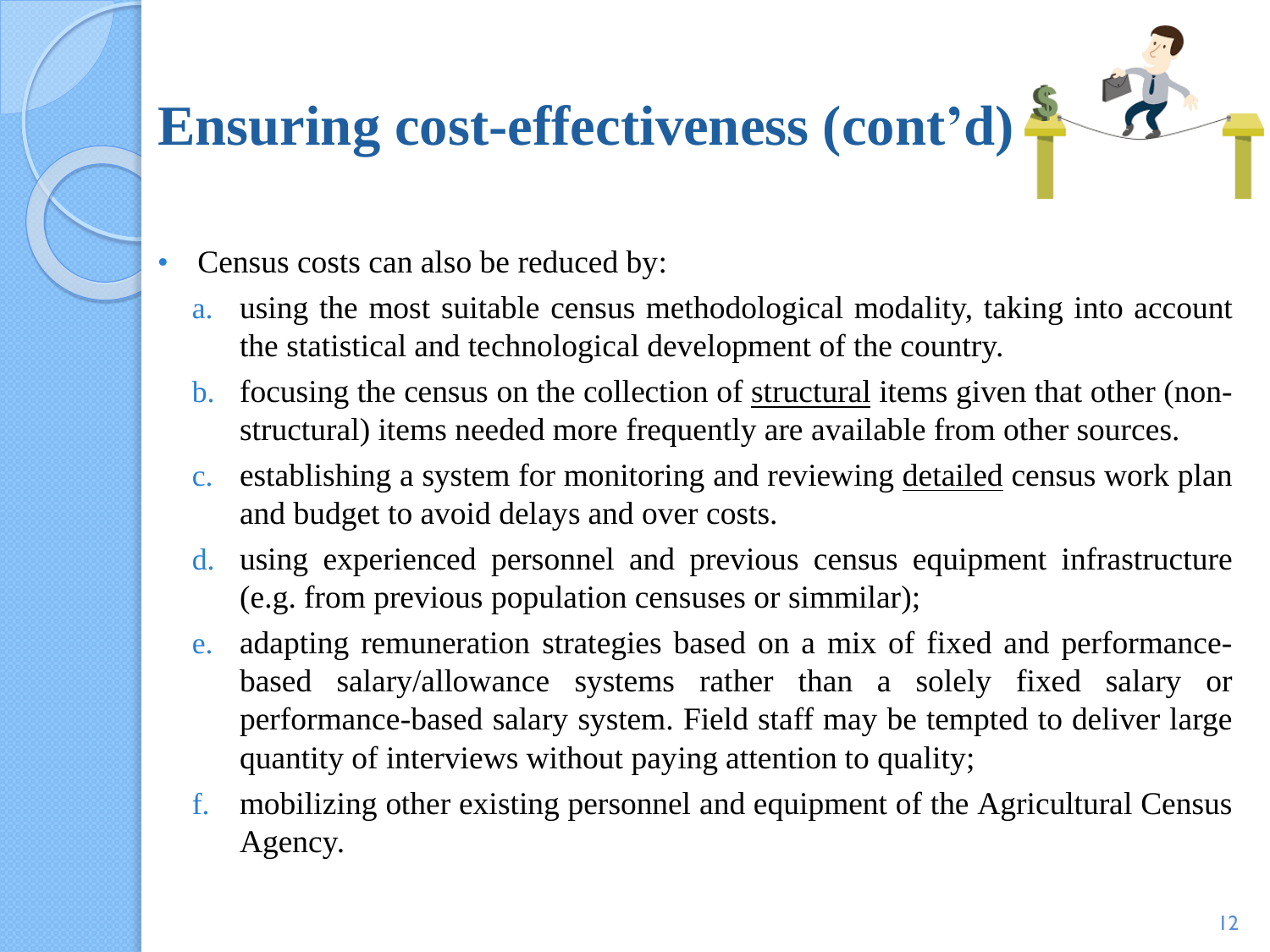

### **Quantifying the benefits of the census**



- The main steps to enable financial quantification of benefits are:
	- 1. Identifying users and uses (e.g. government agencies, trade associations).
	- 2. Resourcing, prioritisation and planning the work (prioritize the users and uses that are likely to derive the greatest financial benefit from census data).
	- 3. Initial data collection (desk based research, surveys, meetings/workshops).
	- 4. Compiling, aggregating and analysing data (database, spreadsheet.
	- 5. Overcoming reluctance to participate (need to quantify in order to secure its ongoing existence).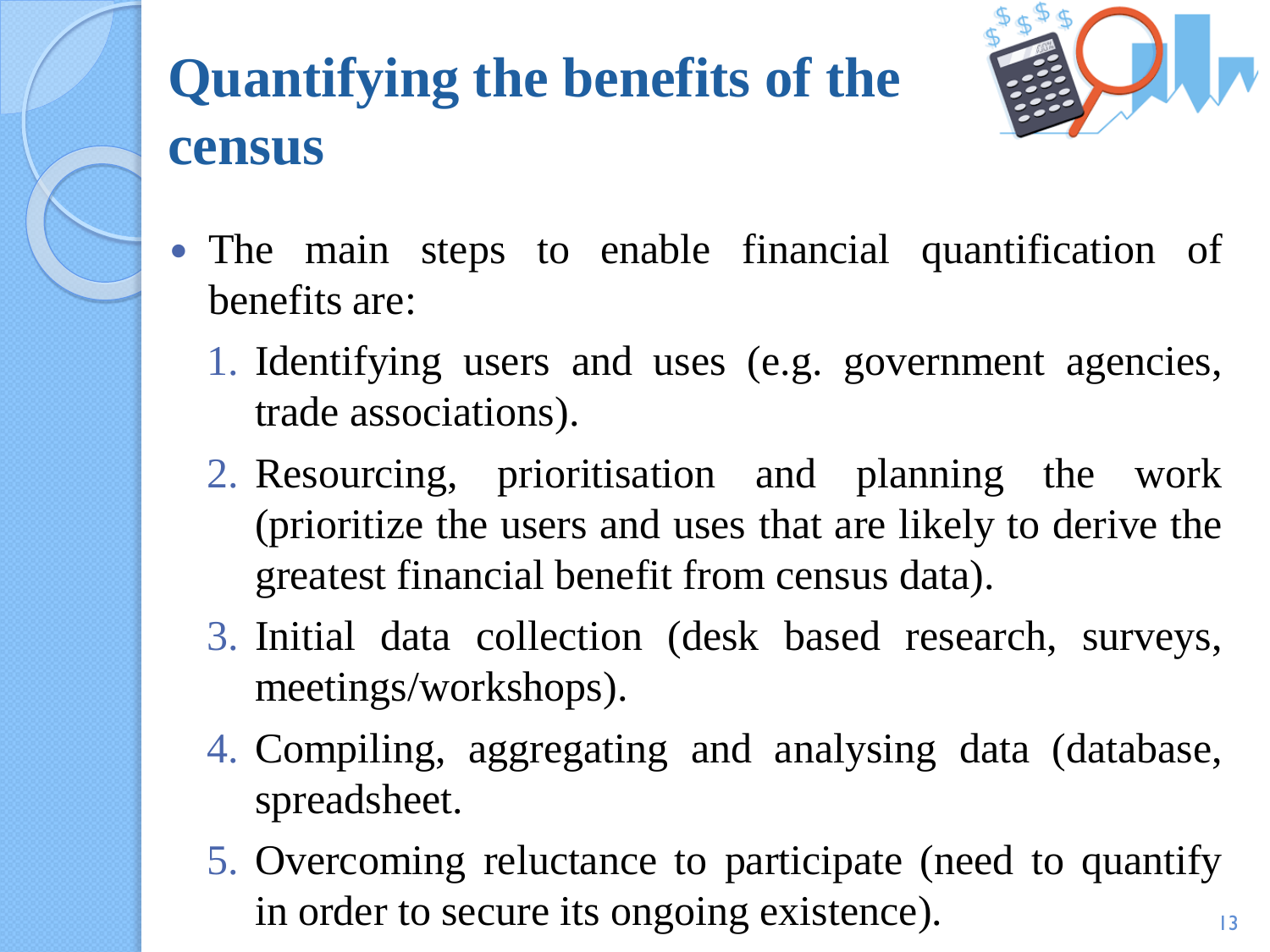### **Quantifying the benefits (cont'd)**



- Techniques to financially quantify the benefits of the AC:
	- 1. Direct estimate by users.
	- 2. Willingness to pay (may be different to the actual amount they currently pay).
	- 3. Costs avoidance (what resources are saved).
	- 4. Estimating value added (of the proportion of the sector or decision's value attributable to data, estimate the proportion attributable to CA data).

#### **Example of benefit calculation**

| <b>Sector</b>                                                      | Value of<br>sector $(A)$ | <b>Contribution of</b><br>data to sector $(B)$ | census out of<br>total data (C) | <b>Contribution of Benefit attributable</b><br>to census data<br>$(A \times B \times C)$ |
|--------------------------------------------------------------------|--------------------------|------------------------------------------------|---------------------------------|------------------------------------------------------------------------------------------|
| $\parallel$ High usage $\equiv$<br>export policy<br>$\vert$ making | \$10m                    | 40%                                            | 20%                             | \$0.8m                                                                                   |
| Low usage -agro-<br>machinery supply                               | \$200 <sub>m</sub>       | 2%                                             | 20%                             | \$0.8m                                                                                   |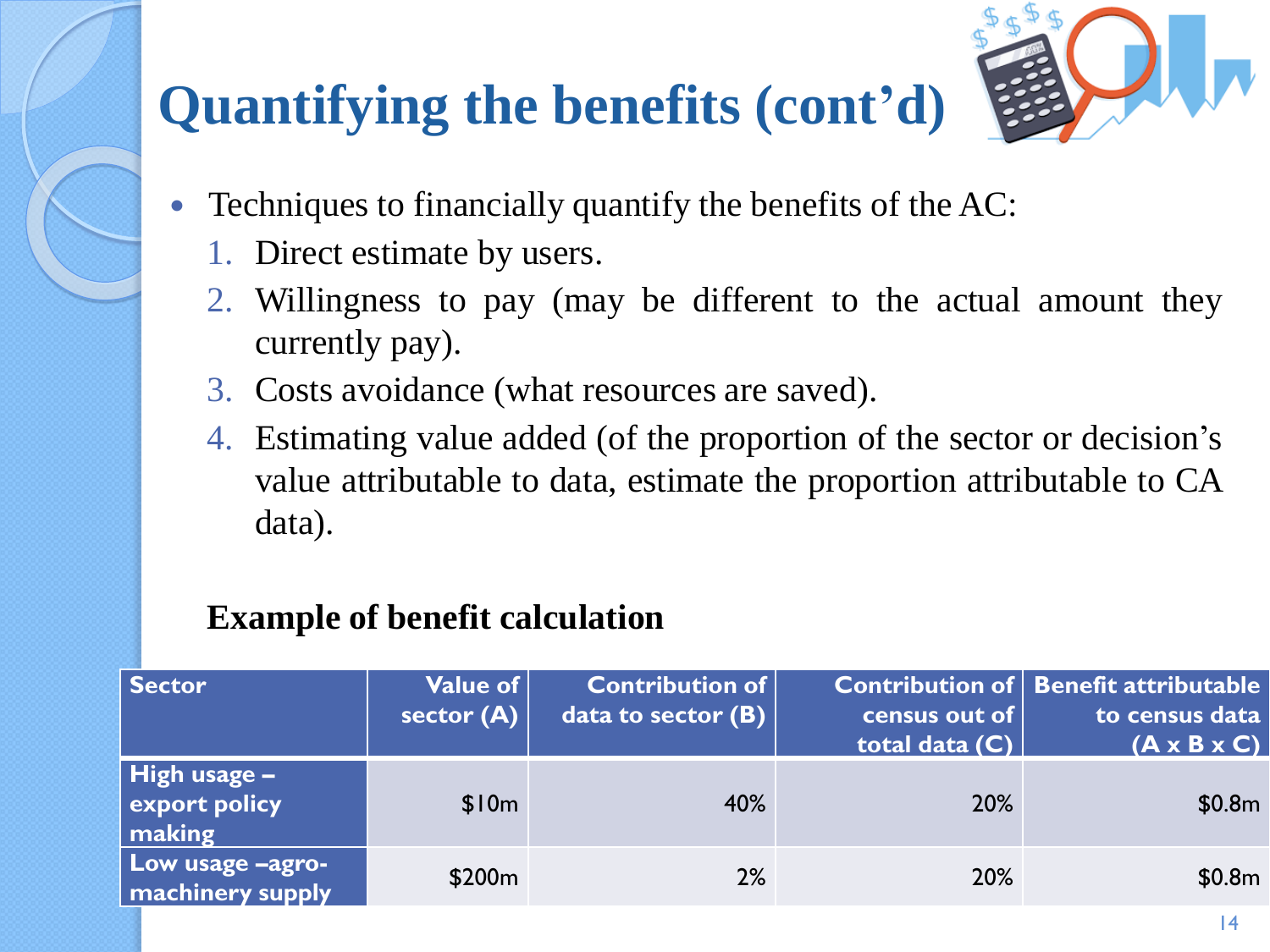

### **Quantifying the benefits (cont'd)**

- Possible scenarios:
	- 1. A ten yearly Census
	- 2. Annual sample surveys (with no Census)
	- 3. A ten yearly Census and annual surveys
- Census data becomes out of date over the years and the benefit values would decline over the decade.

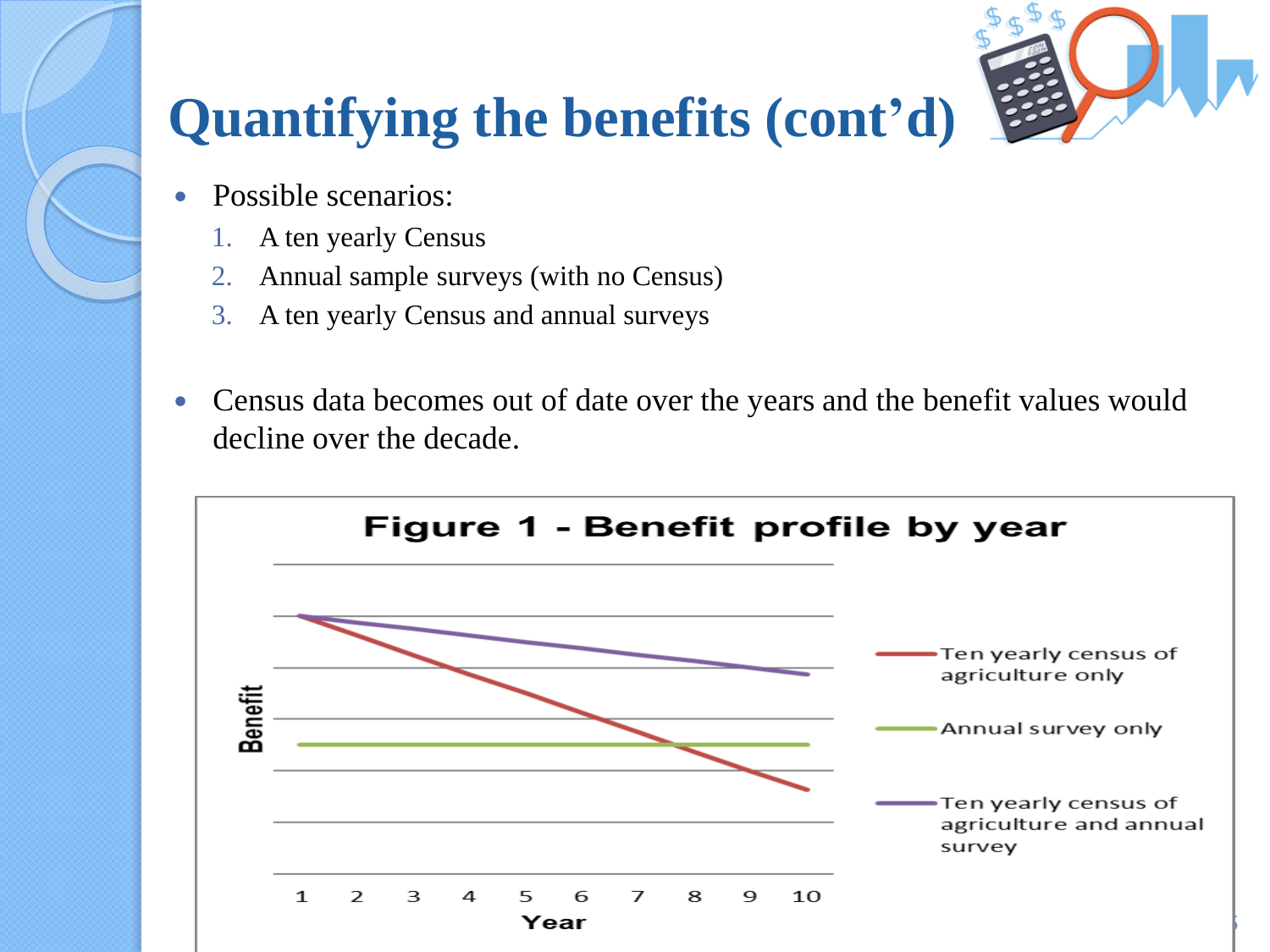### **Country example: Moldova**



For its General Agricultural Census 2011, Moldova took the following cost-reduction actions:

- 1. Simplifying complex questions (e.g. number of working days on the holding per household member of working age) or reserving them for follow-up sample surveys. Result: reduction of enumeration time and field data collection cost.
- 2. Combining complete enumeration of holdings above the threshold with sample enumeration of smallest producers below the threshold.
- 3. Using existing infrastructure (buildings, IT and personnel) from existing operations.
- 4. Savings in procurement of some goods and payment of some field staff salaries (e.g. VAT exception) by shifting them to donors' funds.